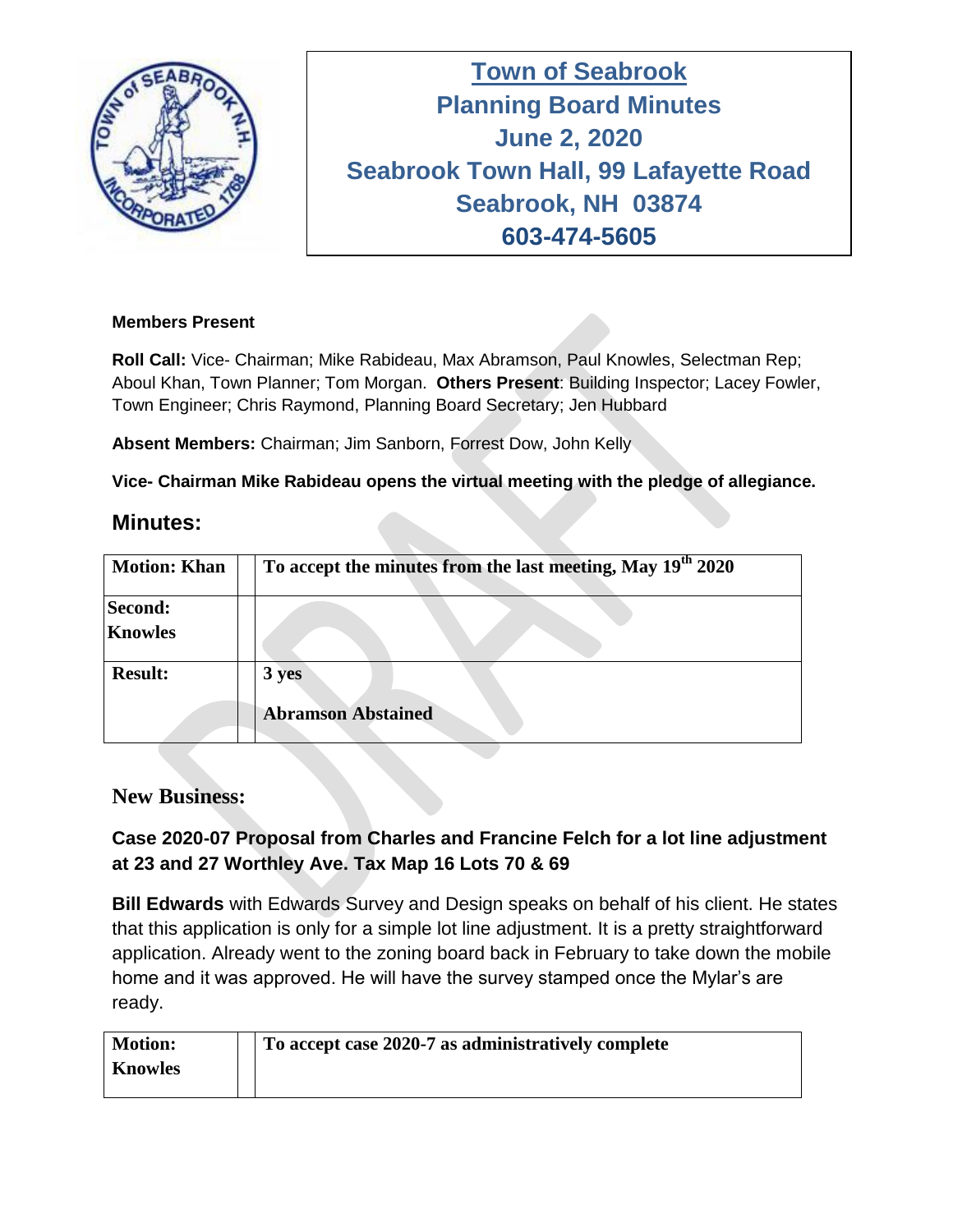| Second:<br>Abramson |              |
|---------------------|--------------|
| <b>Result:</b>      | All in favor |

**Chris Raymond** had one question about the setback waiver**. Edwards** says it's a setback waiver for the wetlands. **Raymond** asks about the fence on the plan. **Edwards** states that the fence is pre-existing and was already there before they started work.

**Rabideau** opens it up to the public; Seeing none.

**Fowler** says the case is pretty straight forward and she is all set.

**Morgan** states that he is all set with the application also. He states that they are not building anything on the property at this time; this is just a lot line adjustment.

| <b>Motion: Khan</b>       | To approve case 2020-7 with the one condition:<br>* the survey stamp is on the final plan |
|---------------------------|-------------------------------------------------------------------------------------------|
| Second:<br><b>Knowles</b> |                                                                                           |
| <b>Result:</b>            | All in favor                                                                              |